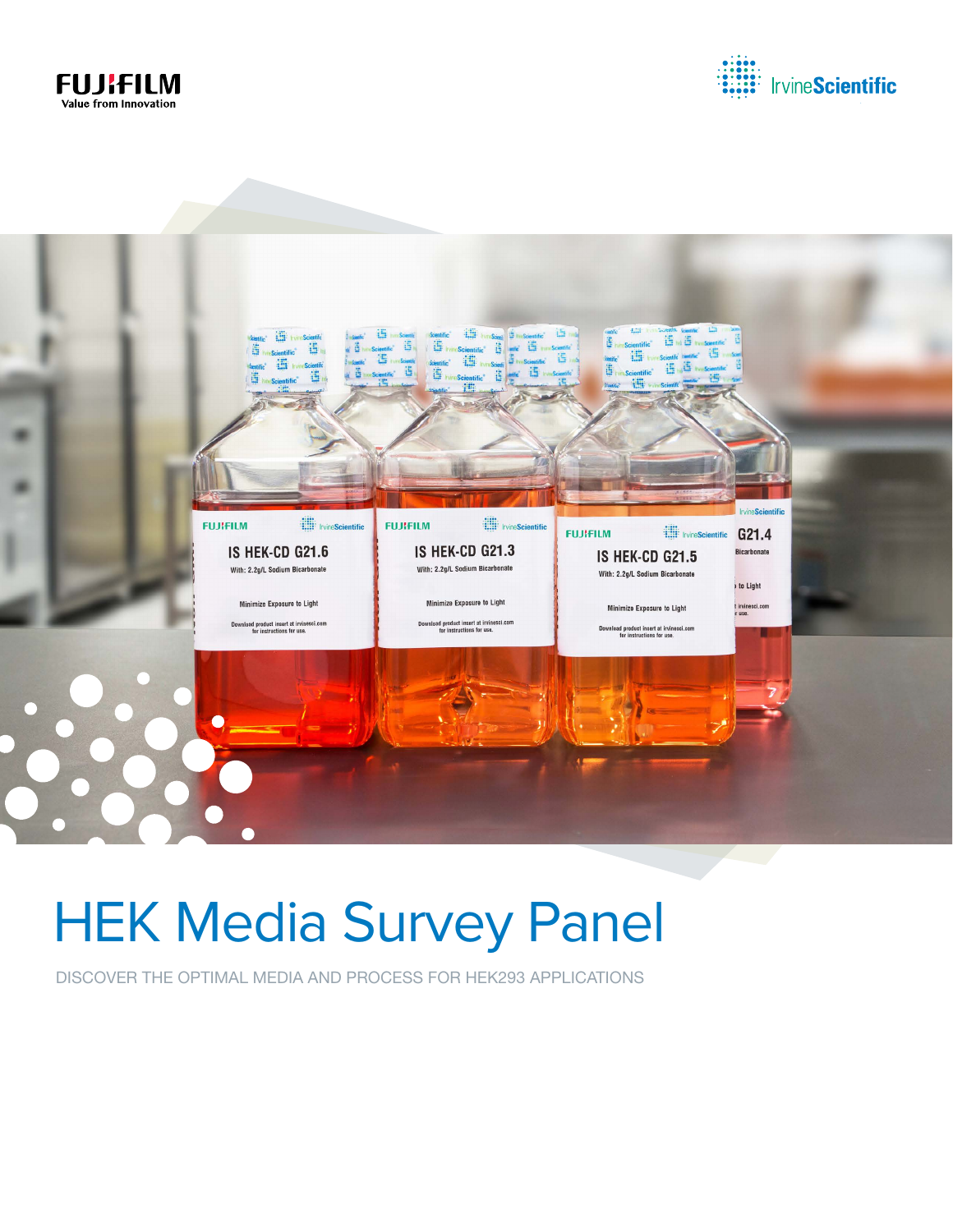## Accelerate Process Development With HEK Media Survey Panel

Timing is critical for bringing gene therapies and vaccines to market. Accelerate process development through higher titers in HEK293 cultures to achieve maximum productivity and efficiency of virus production. HEK Media Survey Panel enables users to quickly and efficiently survey a curated panel of high-quality, scalable HEK media for application development.

Backed by more than 50 years of cell culture media expertise, FUJIFILM Irvine Scientific offers HEK Media Survey Panel to help manufacturers in cell and gene therapy and bioproduction discover the optimal media for increased titers and VG/capsid ratios and speed time-to-market.

- Proprietary formulations: Let FUJIFILM Irvine Scientific R&D scientists select a panel of the most effective HEK media and feeds for virus production applications. Our portfolio of chemically defined, animal component-free HEK media satisfy a broad range of application requirements.
- Comprehensive protocols: Our team of R&D experts provides comprehensive protocols to evaluate media panels for improved growth, productivity, and quality.
- Fast turnaround time: Panel media are in-stock and available in as little as two weeks.\*
- Best-in-class support and service: We support users from discovery through commercialization by providing on-demand access to our R&D scientists and comprehensive Quality Control and Regulatory systems.

\*After review and consultation of panel request is completed.



### A proven process for delivering optimal HEK media

HEK Media Survey Panel helps users discover the most effective media for an application while streamlining the process and saving time. Our wide array of highquality HEK media allows users to discover the optimal media for improving titers and VG/capsid ratios (Figures 1-4). Our R&D scientists provide proven protocols and collaborate with users to improve the process for identifying the best media for higher titers and optimal production.

• Complimentary consultation with our R&D scientists: Our Field Application Scientist and R&D team are available in-person and throughout the evaluation process to discuss goals at no additional cost.

Request the HEK Media Survey Panel today!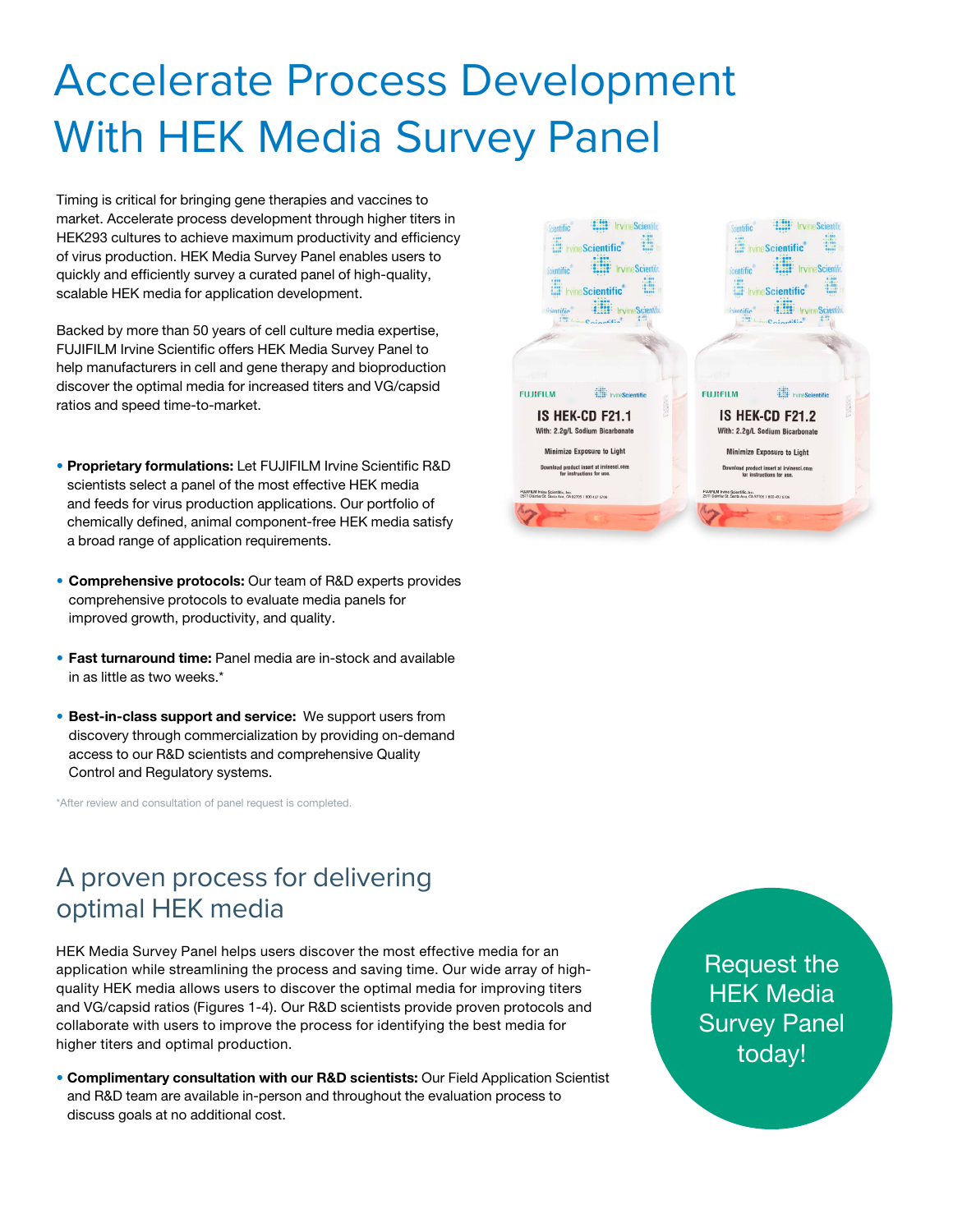### HEK Media Survey Panel feeds improve AAV2 production

The three feeds from the HEK Media Survey Panel were assessed for their effect on AAV2 production and quality of the viral particles. BalanCD HEK293 from FUJIFILM Irvine Scientific was used as the growth medium in all experiments. Cultures with no feed (batch), fed with PBS, and fed with BalanCD HEK293 were used as benchmarks.

### Experimental conditions

Thermo Expi293 cells at about 2 M cells/mL viable cell density with >95% viability were triple transfected to produce AAV2; 1.5 µg/mL total DNA and 1:2 DNA to PEI ratio were used. Cultures were fed with the corresponding media 24h post-transfection with 12% volume; cells were harvested 72h post-transfection for the virus production analysis. Media and panel feeds used in culture assays were PBS: Phosphate Buffered Saline; BCD: BalanCD HEK293 from FUJIFILM Irvine Scientific; A: IS HEK-CD F21.1; B: IS HEK-CD F21.2; C: IS HEK-CD F21.3.



#### **Figure 1.** Titer of Viral Genome and Capsid per mL





**Figure 3.** Viable Cell Density and Percentage of

Percentage of viability at 72h post-transfection. Viability indicates that the feed panel media supports high cell viability for the duration of culture and virus production.

**→ Viability (%)** Viable Cell Density (VCD)

#### **Figure 2.** Quality of the Produced Viral Particles



Viral Genome/Capsid ratio. Applying feed panel media enhanced AAV2 assembly and improved the quality of the viral particles.

#### **Figure 4.** Live Cell Diameter (μm)



Cell diameter at 72h post-transfection demonstrates that cell health parameters are maintained upon applying panel feed media and virus production.